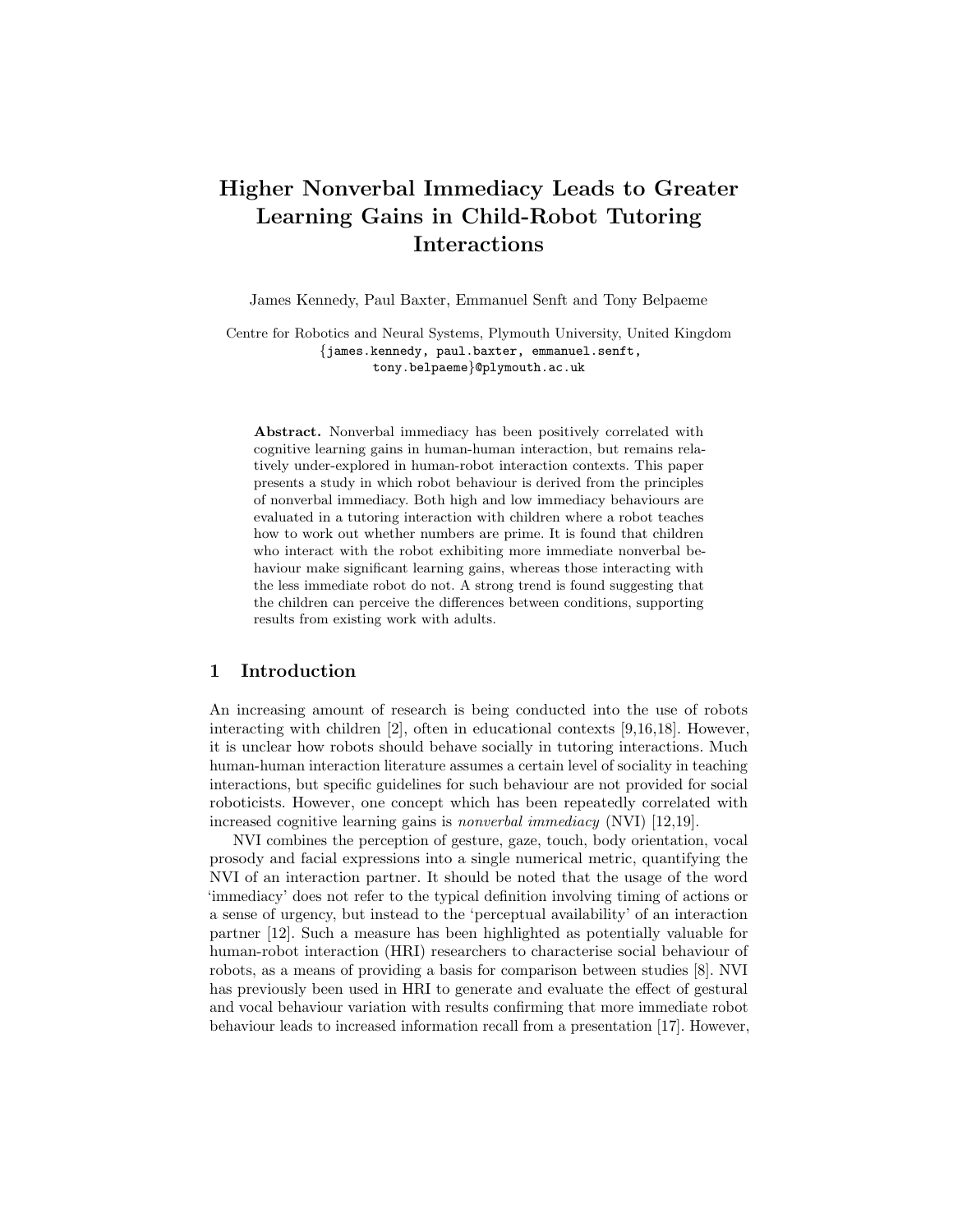whether such effects are still observed when larger scale behavioural manipulations are made, involving a greater number of modalities, and in two-way interaction contexts (i.e. social interaction) remain open questions. This paper presents a study to address these questions by exploring the effect of NVI behaviours on child learning in a tutoring interaction.

# 2 Related Work

A two week long study of a robot in a classroom by Kanda et al. [\[7\]](#page-9-8) remains one of the best examples of robots being used successfully 'in the wild' with children. Recently this result has been extended by Alemi et al. who conducted a study over 5 weeks in an Iranian school, showing that the use of a robot can provide significant learning gains over the same material being covered without a robot [\[1\]](#page-8-0). Given the potential for robots in education, it is important to assess how the social behaviour of a robot can further improve outcomes.

Gordon et al. explored whether a robot exhibiting more 'curious' behaviour would inspire reciprocal curiosity in children interacting with the robot, and additionally whether this would lead to cognitive learning gains [\[6\]](#page-9-9). They found that whilst the curious robot did promote curious behaviour in children, this behaviour did not translate into learning gains as predicted by the human-human interaction (HHI) literature. Similarly, the HHI literature, and findings from several other HRI studies would predict that when robot social behaviour becomes more contingent, learning gains should increase. This has not always been found to be the case [\[8,](#page-9-6)[10\]](#page-9-10), but has been supported in an interaction where a robot taught children a novel language [\[15\]](#page-9-11).

Previous work by Kennedy et al. used an identical interaction context to the one in this study [\[10\]](#page-9-10): it was found that a robot which was designed to be more socially contingent and personalised led to no significant learning, whereas a robot with behaviour violating typical HRI best practices did lead to significant learning. By providing a unified metric for robot social behaviour, the present study seeks to address inconsistencies when comparing these prior studies.

# 3 Methodology

The methodology used in this study is as established in prior studies [\[10\]](#page-9-10). A robot is used as a tutor in one-to-one interactions to teach children how to identify prime numbers between 10 and 100 based on whether they are divisible by 2, 3, 5 or 7. The children participating in the interactions do not have prior knowledge of prime numbers, but have the skills to do the division (albeit with imperfect performance), making the combination of these skills into a rule for categorising primes possible in a short interaction. Prior knowledge is assessed with a pre-test. The novel difference between the present study and previous work [\[10\]](#page-9-10) is in the robot behaviour. Previously the social behaviour was based on a human model, whereas in this study the robot behaviour is derived from NVI concepts (detailed in Section [3.4\)](#page-3-0).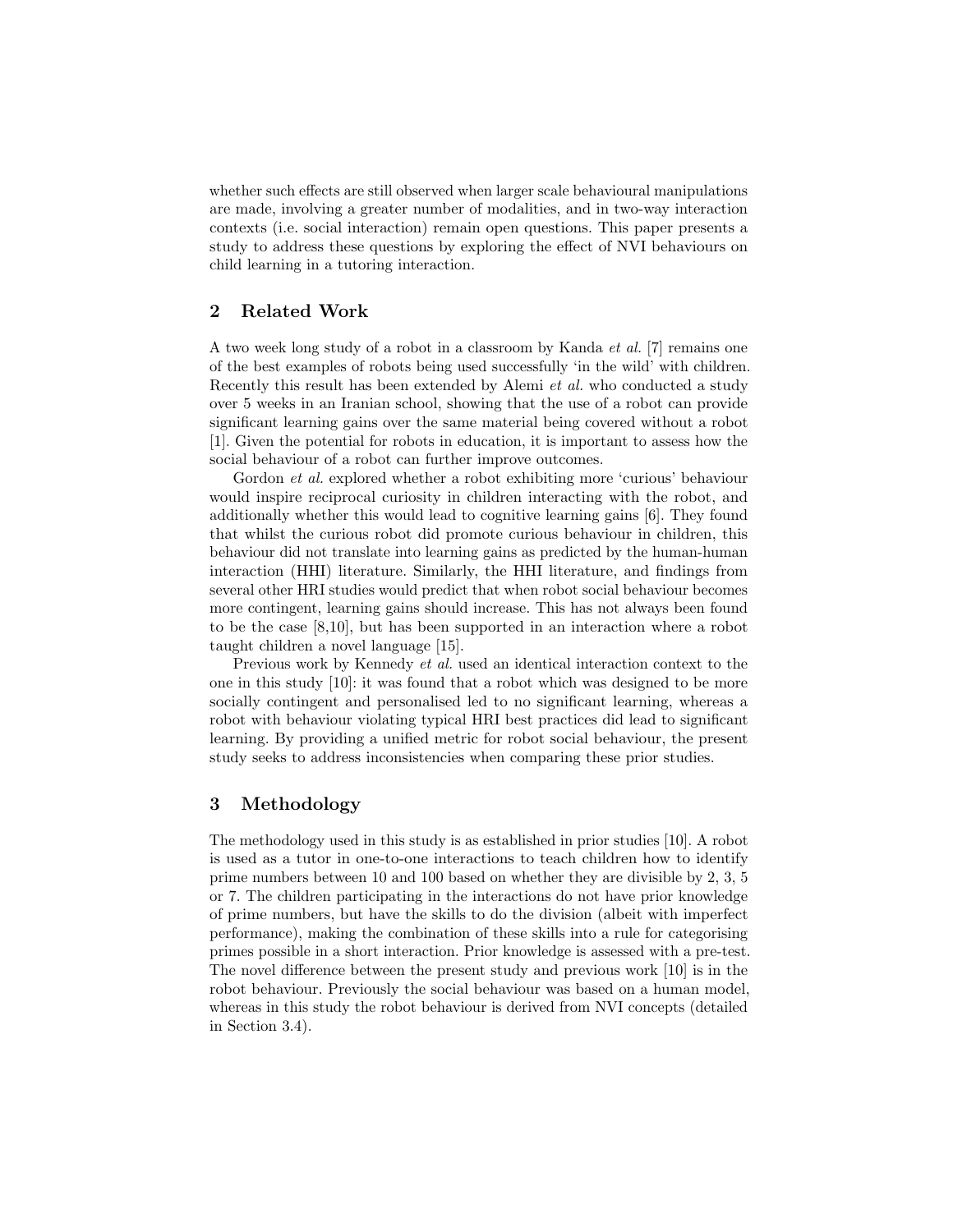#### 3.1 Participants

The study was conducted in a class of children aged 8-9 years old. All children interacted with the robot, but due to breaks in protocol, and one statistical outlier (Grubbs' test), several interactions were excluded from the analysis. A total of 23 interactions were considered  $(16F/7M, \text{ age } M = 8.74, 95\% \text{ CI } [8.54, 8.93]).$ All children had permission to participate in the study, of which 21 also had permission to be filmed for video analysis.

## <span id="page-2-0"></span>3.2 Hypotheses

The HHI literature has shown that greater instructor NVI leads to increased cognitive learning gains [\[19\]](#page-9-5). These findings have been partially confirmed in HRI [\[17\]](#page-9-7), but using only 2 modalities (speech and gesture). Nonetheless, survey data showed that participants could perceive such behavioural differences. Previous work [\[10\]](#page-9-10) conducted in a similar context to this study found that children gazed more at a 'more social' robot tutor during lessons, and were more likely to report it to be like a friend than an equally active, but not socially contingent, robot tutor. It could be argued that an increase in NVI behaviour is analogous to an increase in social contingency, so the same perceptual and behavioural differences of children could be predicted here. Based on these prior findings, the following hypotheses were devised:

- H1 Children will report a higher rating of nonverbal immediacy for a robot designed with high nonverbally immediate behaviours than for a robot designed with low nonverbally immediate behaviours.
- H2 A robot designed to be more nonverbally immediate will lead to greater child cognitive learning gains.
- H3 Children will regard a robot with high nonverbal immediacy more like a friend than one with low nonverbal immediacy.
- H4 Children will gaze at a robot with high nonverbal immediacy more during the prime lesson period than at a robot with low nonverbal immediacy.

## 3.3 Interaction Protocol

Interactions took place in an empty room familiar to the children near to their classroom. The children were briefed by one of the experimenters before entering the room. Two experimenters were present in the room, out of view of the child whilst they interacted with the robot. The child sat across a large touchscreen from an Aldebaran NAO robot (Fig. [1\)](#page-3-1). A Microsoft Kinect was placed behind the robot to track the direction of the child's head gaze. Video cameras were placed behind the robot and behind the child to record the interaction. The average time spent interacting with the robot was  $M = 14 \text{m}19$ s, 95% CI [ $12 \text{m}49$ s, 15 $\text{m}48$ s]. The average interaction time from the videos (from entering the experiment room, to exiting – therefore including questionnaire time) was  $M = 19 \text{m} 19 \text{s}$ ,  $95\%$  CI [17m37s,21m01s].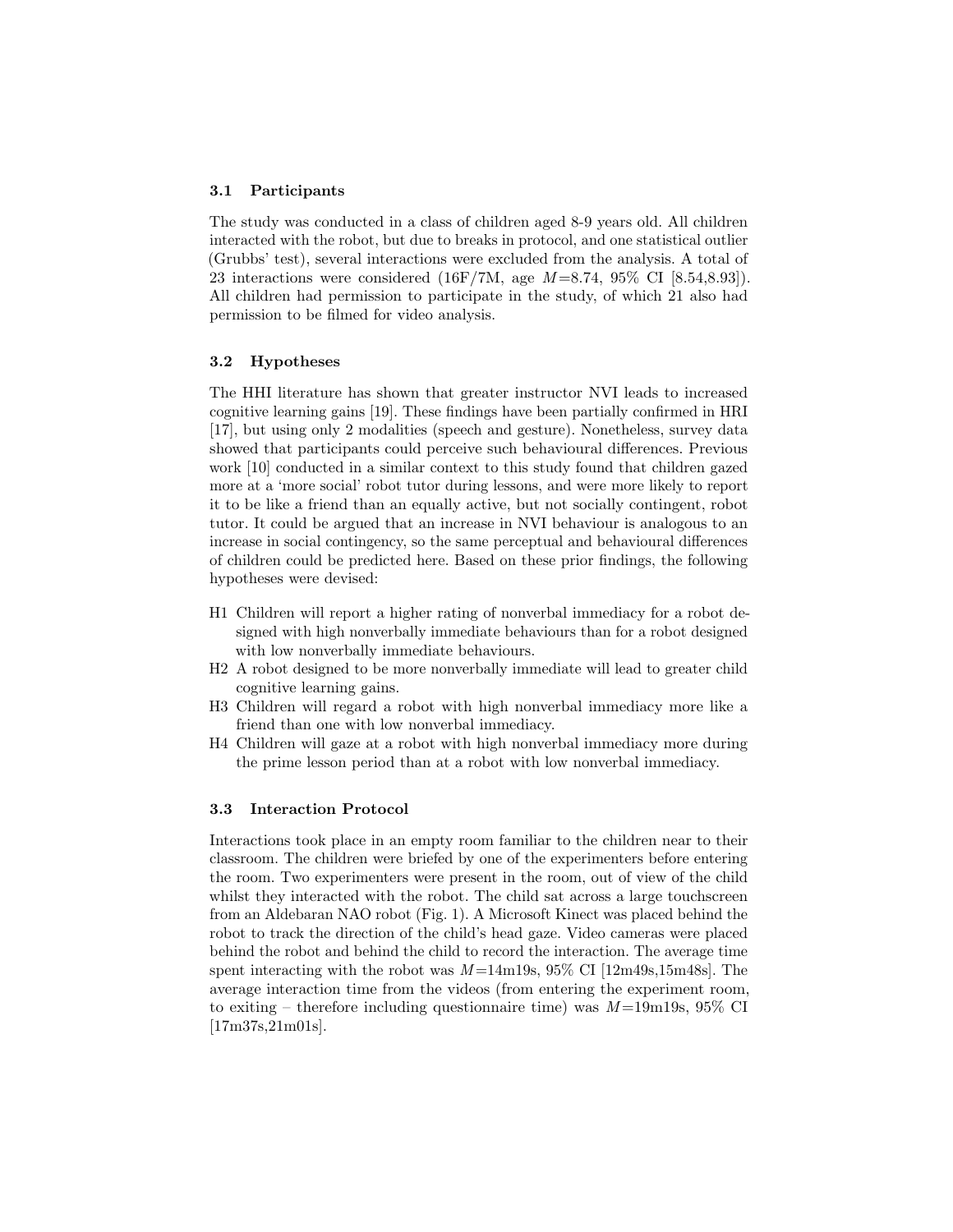

<span id="page-3-1"></span>Fig. 1. (left) example from a high immediacy interaction; (right) structure of the task.

The robot would first introduce itself and ask the children to complete a pre-test on the touchscreen for prime numbers, and then pre-tests for each of the divisors (2, 3, 5 and 7). The robot would then deliver a lesson for each of the divisors and ask the child to complete a post-test following this lesson, i.e. the robot gives a lesson on dividing by 2 and then the child does a dividing by 2 post-test, followed by dividing by 3 lesson and post-test, and so on. After this had been completed, the robot delivered a lesson about prime numbers which combined the lessons for the divisors into a rule for determining whether a number between 10 and 100 is prime (a variation on the Sieve of Eratosthenes method). The interaction with the robot would finish with a prime number post-test.

The prime number pre- and post-tests both consist of 12 numbers which must be categorised as 'prime' or 'not prime'. Two sets of numbers were used for these tests, which are alternately used as the pre- and post-tests in a cross testing strategy to control for potential difference in test difficulty. The tests were balanced in terms of the number size, as it was assumed that higher numbers would be harder for the children to work with. The divisor pre-tests consist of 8 numbers which must be categorised as either 'can divide by  $X'$ , or 'can't divide by  $X'$  (where X is 2, 3, 5 or 7, Fig. [1\)](#page-3-1). The divisor post-tests are the same, but with 6 numbers instead of 8. In all pre- and post-tests, an equal quantity of numbers belong to each category.

After the interaction with the robot is finished, the child is asked by the experimenter to complete two questionnaires. The first questionnaire was a Robot Nonverbal Immediacy Quesionnaire (RNIQ), adapted from the short-form NVI questionnaire [\[13\]](#page-9-12) and available online<sup>[1](#page-3-2)</sup>. The RNIQ was modified from the original to specifically refer to robots and to be more easily understood by children. The second questionnaire consisted of two multiple choice questions, asking the children what they thought the robot was like (8 options including friend and teacher), and what they thought playing with the robot was like (4 options, plus a free text box).

#### <span id="page-3-0"></span>3.4 Robot Conditions and Behaviour

The robot social behaviour was generated by considering the NVI questionnaire measures, as seen in [\[14\]](#page-9-13). The intention was to create high and low NVI conditions

<span id="page-3-2"></span> $^{\rm 1}$  <http://www.tech.plym.ac.uk/SoCCE/CRNS/staff/JKennedy/immediacy.html>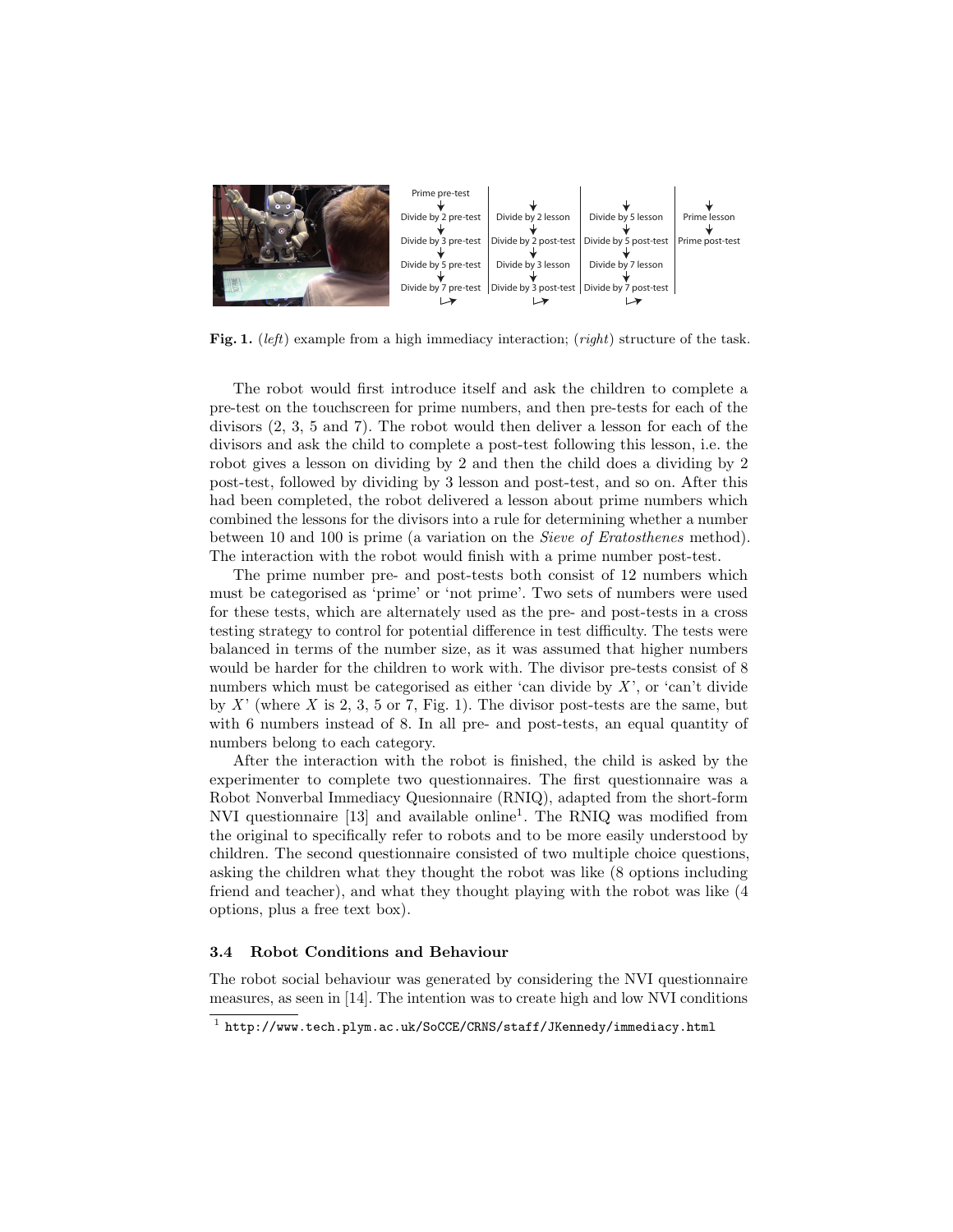| High Nonverbal Immediacy                                      | Low Nonverbal Immediacy                 |
|---------------------------------------------------------------|-----------------------------------------|
| Leans forwards                                                | Leans backwards                         |
| Actively gazes at child                                       | Looks up and away from child            |
| (with frequent movement)                                      | (with occasional movement)              |
| Frequent gestures while talking                               | No gestures while talking               |
| Standard TTS                                                  | TTS modified to make voice "dull"       |
| Continuous small upper body<br>movements (relaxed upper body) | Rigid/tense upper body with no movement |

<span id="page-4-0"></span>Table 1. Robot behaviour for high and low nonverbal immediacy (NVI) conditions.

in order to address the hypotheses for the study (Section [3.2\)](#page-2-0) and to explore the initial research questions presented in the introduction (Section [1\)](#page-0-0). Children were assigned to conditions randomly, whilst balancing for gender and mathematical ability (as judged by the class teacher). This led to 12 children in the low NVI condition (9F, 3M) and 11 children in the high NVI condition (7F, 4M) after exclusions.

In order to implement larger-scale behavioural changes between conditions (as motivated by the initial research questions in Section [1](#page-0-0) and points raised in [\[8\]](#page-9-6)), each of the modalities rated in the RNIQ were considered for the Aldebaran NAO robot. Some of the modalities are not possible to manipulate (for example the NAO cannot perform facial expressions), but the other modalities were considered in turn and designed to be either maximally or minimally immediate. Table [1](#page-4-0) shows the differences between the two robot conditions. All robot behaviour was autonomous, a 'Wizard-of-Oz' was only employed to click a button to begin the behaviour once the child was in position in front of the robot/screen.

## 4 Results

### 4.1 Learning Gains

To test the impact of the robot's lessons on the children's division skills, the percentage score of division across all pre-tests was compared with the score across all division post-tests (as there were a different number of items in the preand post-tests). A significant difference is found between the division pre-test percentage  $(M=84.1, 95\% \text{ CI}$  [79.9,88.3]) and the post-test percentage  $(M=88.6,$ 95% CI [84.8,92.4]);  $t(22)=2.080, p=0.049$ . This demonstrates that the children can learn from the robot and suggests that the lessons that the robot delivers are appropriate.

All scores for the prime number pre- and post-tests are out of 12. Given that the children have no prior knowledge of prime numbers and there are 2 potential categories for each image, a pre-test score of 6 (50%) would be expected from random behaviour. In the low NVI condition the improvement from pre-test  $(M=7.08, 95\% \text{ CI } [5.01, 9.15])$  to post-test  $(M=8.00, 95\% \text{ CI } [6.24, 9.76])$  is not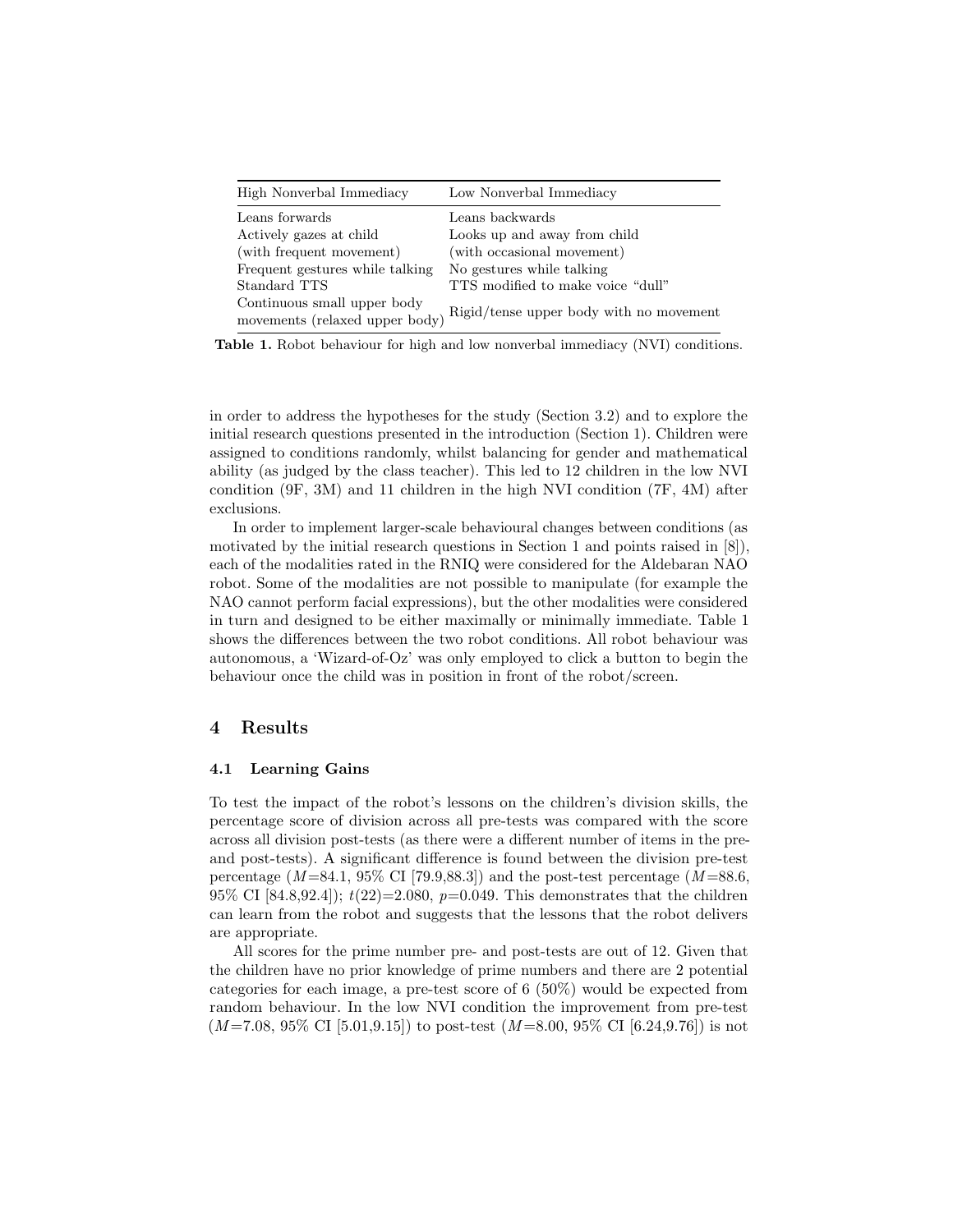

<span id="page-5-0"></span>Fig. 2. (left) pre- and post-test scores on recognising prime numbers for the low and high nonverbal immediacy (NVI) conditions;  $(\textit{right})$  NVI scores for the designed low and high NVI conditions. Children improve more in recognising prime numbers when taught by a high immediacy robot. Error bars show 95% CI.

statistically significant;  $t(11)=0.754$ ,  $p>0.05$ . However, in the high NVI condition the difference from pre-test  $(M=5.09, 95\% \text{ CI } [3.43.6.75])$  to post-test  $(M=7.00, 9.5\%)$ 95% CI  $[4.88, 9.12]$  is statistically significant at the p $\lt$  0.05 level; t(10)=3.057,  $p=0.012$  (Fig. [2\)](#page-5-0).

The pre-test score appears to be very different between the conditions, however this was not found to be significant;  $t(21)=1.640$ ,  $p=0.116$ . The 95% confidence interval for the pre-test in both conditions covers the expected value of 6, which reassures that the children did not know what primes were before the intervention. Additionally, there is no significant difference between the two different pre-test scores, or of the improvement between pre- and post-test, regardless of which of the two pre-tests were taken; this shows that the tests can be considered of equal difficulty. Therefore, partial support has been shown for Hypothesis 2: children interacting with the high NVI robot benefit from increased cognitive learning gains. However, this is slightly tempered, as there is no significant difference between conditions. Children in both conditions are likely to improve (which isn't surprising given practice and teaching input), but those in the high NVI condition undergo significant improvement, whereas those in the low immediacy condition do not.

### 4.2 Questionnaire Data

After the children had interacted with the robot they were asked to complete the RNIQ on paper. Immediacy scores are calculated from the answers to the RNIQ questions: the higher the resulting number, the higher the perceived immediacy. The score can be up to 80, but there are a number of measures for which there are no equivalent robot behaviours (e.g. touching the child). Therefore, a score of around 56 would indicate a rating of near-maximal NVI given the modalities which are manipulated. This reduction in the expected score also inhibits the potential for difference between conditions, as for many of the questionnaire elements, the behaviour is the same (e.g. the lack of facial expressions).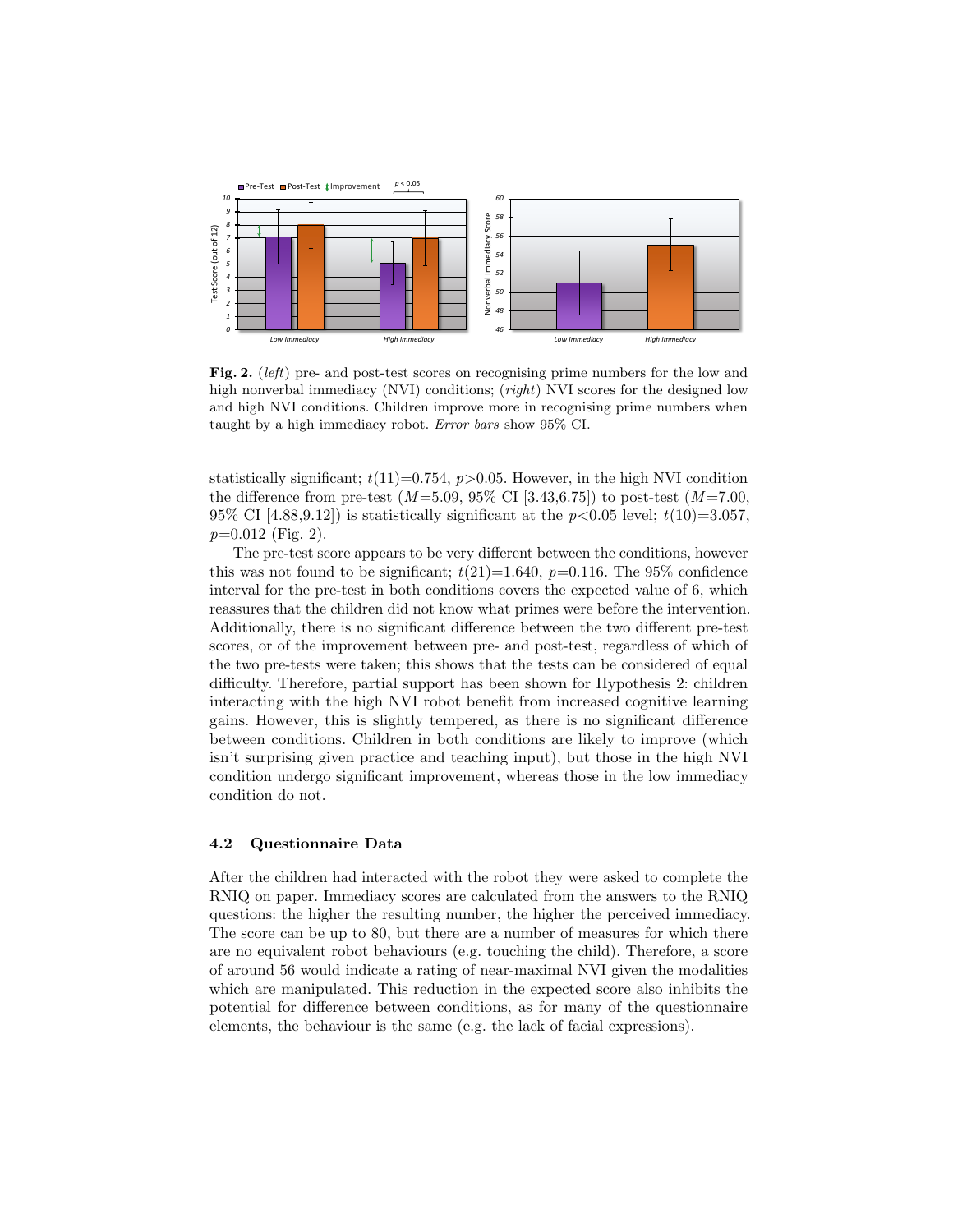The designed low immediacy condition received a mean NVI score of  $M = 51.0$  $(95\% \text{ CI} \,[47.6, 54.4])$ . The designed high immediacy condition received a mean score of  $M = 55.1$  (95% CI [52.3.57.9]). An unpaired t-test reveals a strong trend towards significance between these ratings;  $t(21)=2.031$ ,  $p=0.055$  (Fig. [2\)](#page-5-0). This provides reasonable support for Hypothesis 1; that children will perceive a robot designed to be more nonverbally immediate as such.

The second questionnaire that the children completed asked them what the robot was like, and what playing with the robot was like. The children were asked "For me, I think the robot was like a -", and had 8 options to choose from (brother or sister, classmate, stranger, relative (e.g. cousin or aunt), friend, parent, teacher, neighbour). Given Hypothesis 3 (that children in the high immediacy condition will more frequently report the robot to be like a friend) the responses were sorted into whether the children responded that the robot was like a friend, or not. In the high immediacy condition 6 children reported the robot to be like a friend and 5 not (with all selecting 'teacher'), whereas in the low immediacy condition 1 child reported the robot to be like a friend and 11 not (1 'classmate', 10 'teacher'). Fisher's exact test reveals a significant difference between the conditions, with those in the high immediacy condition significantly more likely to report that the robot is like a friend than those in the low immediacy condition;  $p=0.027$ . Therefore Hypothesis 3 is supported.

This result is surprising as the children are told multiple times by both the experimenter and the robot that the robot is a teacher robot which will teach them some maths. However, the same result has previously been found, which led to the formulation of Hypothesis 3. Children interacting with a 'more social' robot reported more frequently that the robot is like a friend [\[10\]](#page-9-10). If the high immediacy robot in this study is considered to be more social, then the same finding is confirmed here.

#### 4.3 Gaze Analysis

The 21 videos from the interactions were manually coded for child gaze during the prime lesson segment as this has previously been found to be indicative of overall gaze patterns in the interaction [\[10\]](#page-9-10), and the prime lesson constitutes a key part of the interaction in terms of the learning outcome. One of the 21 videos was excluded due to occlusions, leaving 9 videos from the high immediacy condition and 11 from the low immediacy condition for analysis. 20% of the remaining videos were second coded to verify reliability, with a mean inter-rater reliability (Cohen's  $\kappa$ ) of 0.83, indicating *almost perfect* agreement.

No significant difference was found between the length of time children gaze at the robot in seconds per minute of the prime lesson segment between the high NVI condition ( $M = 15.9, 95\%$  CI [11.3,20.5]) and the low NVI condition ( $M = 15.4$ , 95% CI  $[11.9, 18.6]$ ;  $t(18)=0.214$ ,  $p>0.05$ . Nor is there a significant difference in the number of times children gaze at the robot per minute of the prime lesson segment between the high NVI condition  $(M=15.2, 95\% \text{ CI}$  [12.2,18.2]) and the low NVI condition  $(M=14.7, 95\% \text{ CI} [11.7, 17.7])$ ;  $t(18)=0.234, p>0.05$ . Therefore, Hypothesis 4 (children will gaze more at the high NVI robot) is not supported.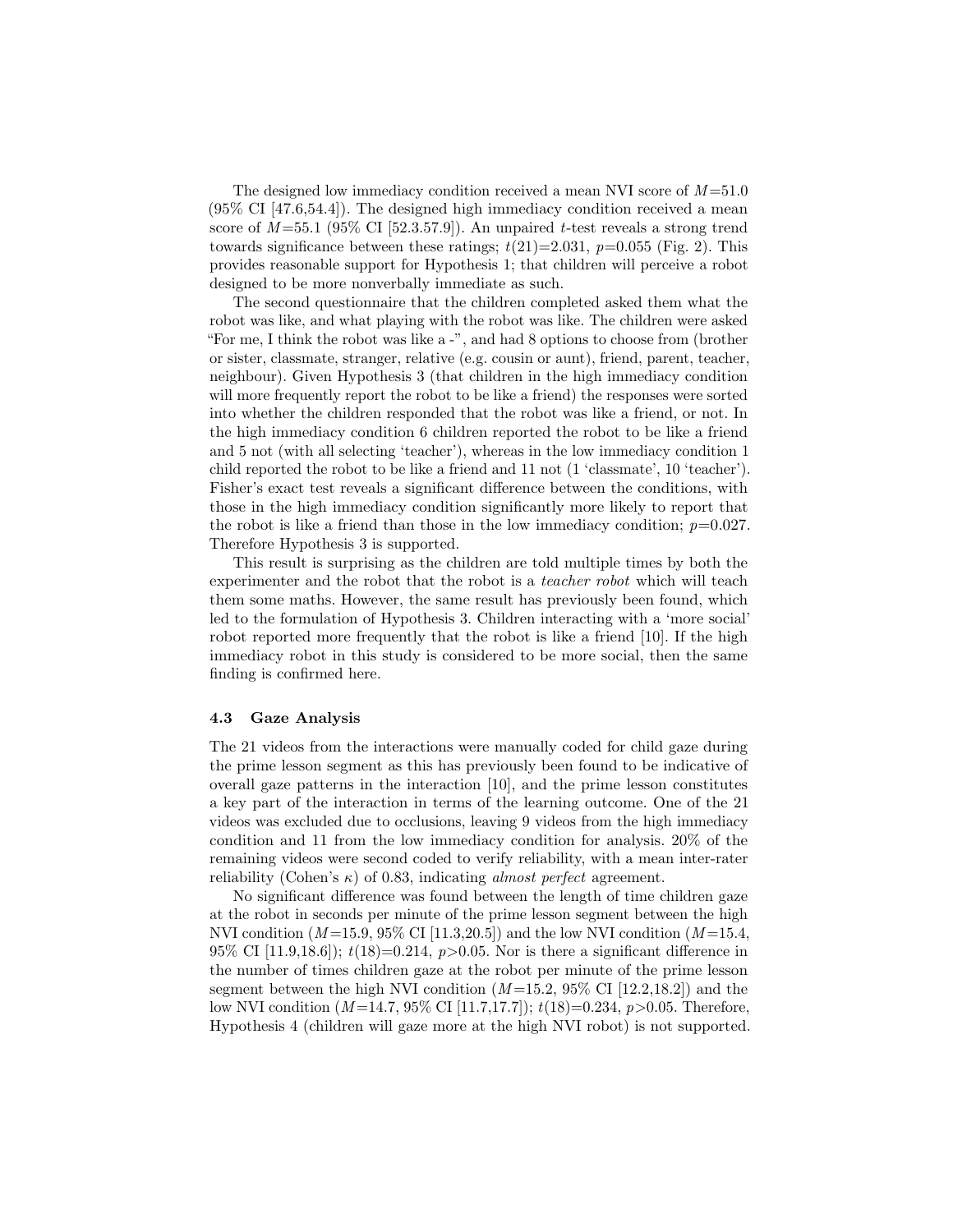This is a surprising result, which possibly strengthens the link between robot behaviour and learning. If gaze is considered to be a reflection of child attention, then despite equivalent attention during the key piece of learning input from the robot the learning results still vary, suggesting that the robot social behaviour could be responsible. Of course, this is just one of many possibilities and the gaze could be equal simply because the behaviour during this phase is quite novel compared to the rest of the interaction.

## 5 Discussion

Fairly strong support for Hypothesis 1 was found: children do recognise when a robot has higher or lower nonverbal immediacy. The difference was close to significance at the 5% level, with the differences between the means only just including no difference;  $-0.10 \leq \mu_{HNVI} - \mu_{LNVI} \leq 8.28$ . This finding shows that the robot behaviour is largely interpreted by the children as intended by the designer, despite the children not seeing the other robot condition for comparison. However, the variation in the children's answers is quite high, possibly due to a tendency to categorise at the extremes of scales [\[3\]](#page-9-14), misunderstanding of some negatively worded questions, or over-attribution of robot competencies.

The results also partially confirm Hypothesis 2; that a robot perceived as more nonverbally immediate will lead to greater cognitive learning gains. This prediction was made based on HHI data [\[19\]](#page-9-5) and HRI data [\[17\]](#page-9-7), which seem to agree with the present findings. It should be noted that the effect size is relatively small: although there is significant improvement, the post-test mean 95% confidence interval still covers the expected 50% score of 6 which could be achieved through random action. Interestingly, there is a moderate positive correlation between immediacy score and cognitive learning gains for the high NVI condition  $(r=0.22)$ , which is remarkably close to that which is found in HHI literature  $(r=0.17)$  [\[19\]](#page-9-5). Conversely, there is a negative correlation for the low NVI condition and learning gains  $(r=-0.32)$ , indicating that as children rate the low NVI robot as more immediate, their learning tends to decrease.

It is therefore suggested that other factors besides robot behaviour could have a greater impact on the learning taking place at the individual level, particularly for those in the low NVI condition. From exploratory analysis of the data in this study, gender, teacher predicted maths ability, and age were all controlled for, with none being revealed post hoc as a significant factor. Novelty is often raised as a potential issue when performing single interactions of this nature [\[5,](#page-9-15)[7\]](#page-9-8). It could indeed be a factor here, with the novelty of the robot impacting some of the children more than others, although the influence of novelty could be expected to be similar in both conditions. Another possible factor could be in the character of the children themselves. Whilst the children are familiar with the environment, they are not familiar with the two experimenters in the room, which may impede their performance, or affect their questionnaire responses [\[11\]](#page-9-16). Children who are more timid may be affected by this to a greater extent than those who are more confident.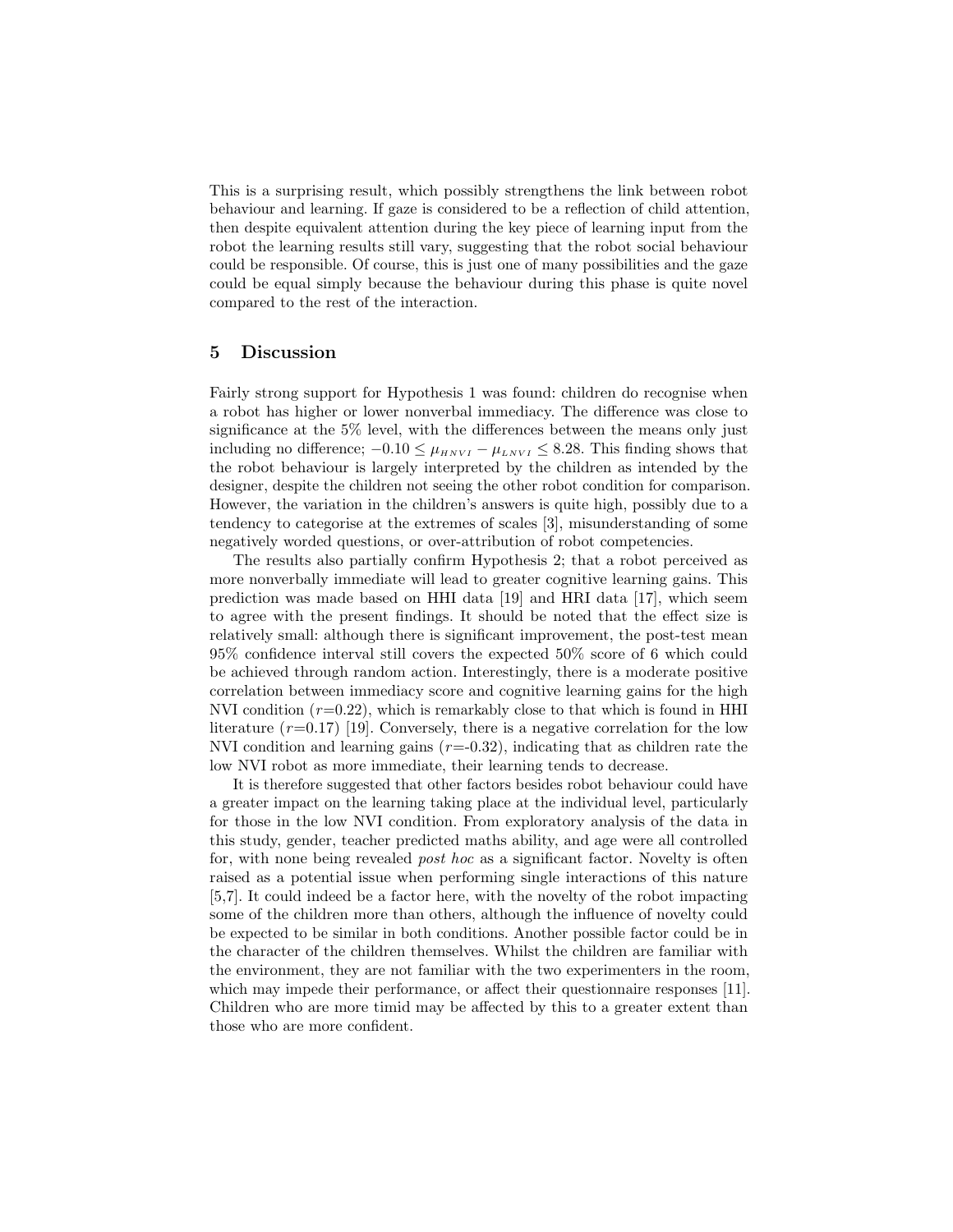Finally, it should be noted that the interactions in this study are relatively short, and the pre- and post-tests were conducted immediately before and after the learning input. Therefore, whether the learning gains observed here are retained over a longer period of time (and thus the concepts are truly learned) remains to be seen. This is an important factor which should be addressed in future work. Research from HHI, which has been conducted over the period of academic terms with adults, has found that high NVI behaviour can confer a greater advantage in terms of learning gains [\[19\]](#page-9-5), although it must be noted that this is not always the case [\[4\]](#page-9-17). It could be hypothesised that over a longer time period with a robot tutor the differences between high and low immediacy conditions would increase as novelty would wear off and more of the potential benefit commonly gained in HHI from more immediate behaviour could occur.

# 6 Conclusion

This study has shown a strong trend towards children perceiving robots designed to have high and low nonverbal immediacy behaviours as such when measured using a short-form robot nonverbal immediacy questionnaire (RNIQ). This perceived difference was also supported by the children's interpretation of the robot's relation to them, with significantly more children in the high nonverbal immediacy condition reporting the robot to be like a friend. There were no observable differences in gaze behaviour during the prime lesson period of the interaction, indicating that learning differences remain despite possibly equal amounts of attention being paid by the child to the robot during the lesson.

This study has generally shown that children who interact with the robot exhibiting more immediate nonverbal behaviour make significant cognitive learning gains, whereas those interacting with the less immediate robot do not. A strong trend is found in the difference between the conditions suggesting that the children can perceive the differences between conditions, which supports results with adults. While further work is required to assess the strength of the learning effects over longer time scales, and the effect of individual differences beyond academic competence, these results have demonstrated the utility of high nonverbal immediacy robot behaviours in a tutoring context.

## Acknowledgements

This research was funded by the School of Computing, Engineering and Maths, Plymouth University, U.K. and the EU FP7 DREAM project (grant no. 611391).

## References

<span id="page-8-0"></span>1. Alemi, M., et al.: Employing Humanoid Robots for Teaching English Language in Iranian Junior High-Schools. International Journal of Humanoid Robotics 11(3) (2014)